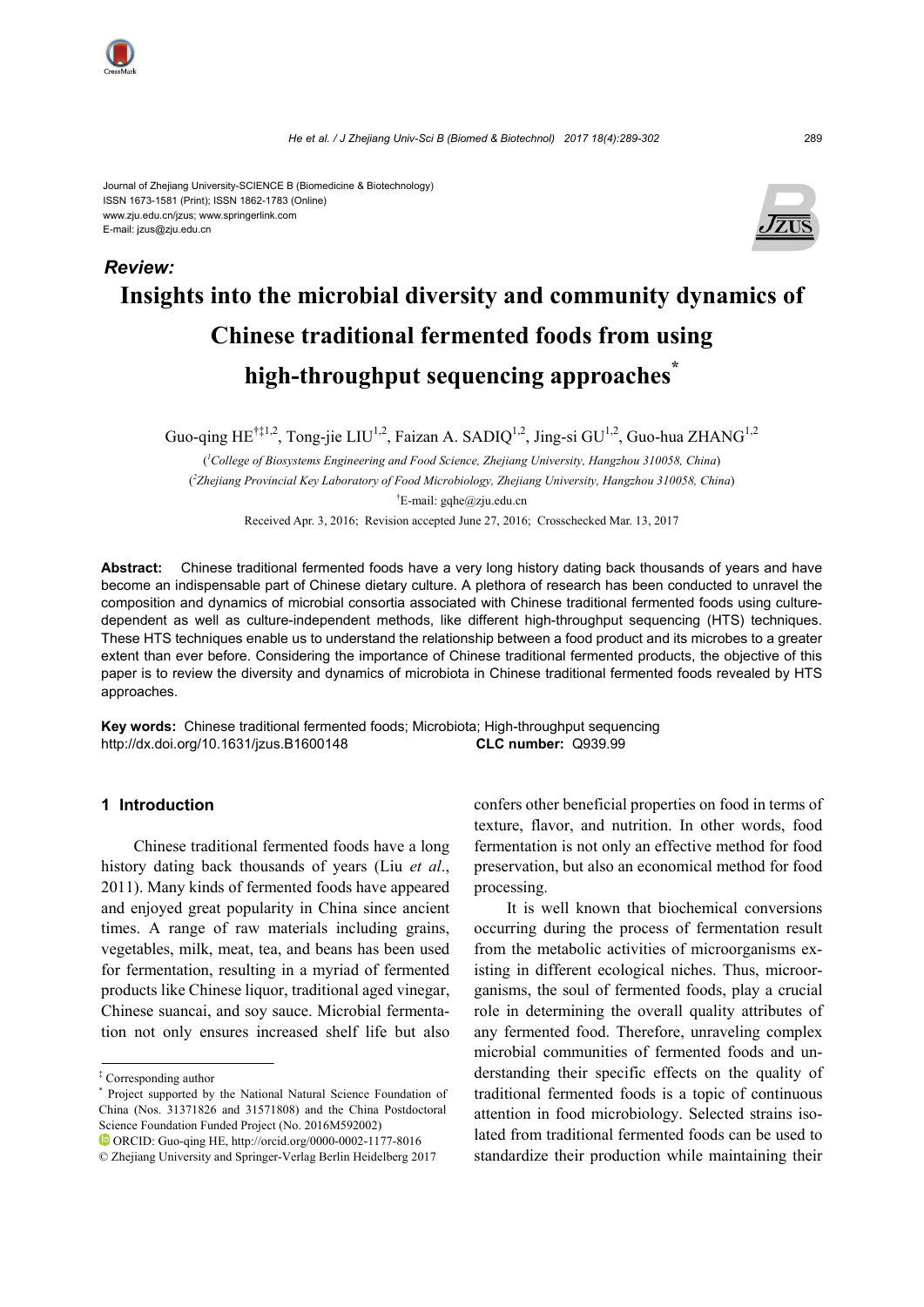traditional traits. Extensive research has been conducted to uncover the microbial composition of all kinds of Chinese traditional fermented foods and a large variety of microorganisms including archaea, bacteria, and fungi has been revealed. In the past, culture-based methods were the only way to conduct microbiological analysis. These methods are extremely useful in determining the microbial community structure in environments influenced by natural as well as anthropogenic effects. However, they have certain limitations. For instance, many bacterial species lose their ability to grow and switch into a distinct life phase known as the "viable but non-culturable (VBNC)" state, in which they are viable but no longer detectable on the routine bacteriological media on which they would normally grow (Oliver, 2005). In the VBNC state, the metabolic activities and growth rates of bacteria slow down and this is why many of them cannot be detected using culturing methods (Fakruddin *et al.*, 2013). Bacteria stochastically change into the VBNC state as a result of many environmental cues like starvation, stressful pH, temperature shock, oxygen imbalance, and non-optimal salinity (Du *et al*., 2007; Ayrapetyan *et al*., 2015).

Also, some bacteria present in normal and metabolically active form in food or environmental samples do not grow on nutrient-rich agar plates under laboratory conditions. It has been said that microorganisms recovered from the environment by traditional culturing methods are rarely abundant in terms of their number or function in the environment from which they were recovered. Less than 1% of microorganisms are readily culturable and these are considered the weeds of the microbial world (Hugenholtz, 2002). The first evidence of the non-culturable ability of bacteria came from the observation that the number of bacterial cells observed under the microscope did not match the number of colonies that formed on agar plates (Winterberg, 1898). This plate count anomaly was confirmed by Amann (1911). It is estimated that only 30 phyla out of the 100 predicted from phylogenetic analysis contain culturable representative microbes (Alain and Querellou, 2009).

In this context it is important to mention that the terms "uncultured", "uncultivable", and "unculturable" have been used in the literature to describe microorganisms that are not readily cultured under laboratory conditions. These terms are misnomers because upon

successful cultivation using novel techniques, these previously unculturable organisms become culturable (Lewis *et al*., 2010). One of the strategies for incubating "uncultured" organisms is to use a diffusion chamber. This tricks bacteria into perceiving that they are growing in their natural environment (Kaeberlein *et al*., 2002). So, the use of the word "unculturable" signifies the fact that our current knowledge of their biology and fastidious growth requirements (pH, nutrients, temperature, osmotic conditions, and many more) is limited. However, efforts toward tailoring synthetic growth media to the imaginable natural growth environment of these bacteria have resulted in great success, making thousands of previously "unculturable" bacteria culturable (Stewart, 2012). Nevertheless, it remains a challenge to bring these fastidious organisms into the laboratory due to a lack of optimal growth conditions on nutrient-rich laboratory media. This deficiency is probably due to a lack of interest and desire in designing and optimizing new growth media, and the availability of fewer trained laboratory personnel with expertise in microbial physiology and growth conditions (Prakash *et al*., 2013).

Based on the above discussion, we conclude that culture-dependent approaches can underestimate the complexity of microbial ecosystems because of bias in selecting the microbes. In contrast, culture-independent approaches, mostly targeting total DNA or RNA rather than relying on traditional cultivation, can provide us with an innovative and comprehensive insight into various microecosystems, including food fermentation systems. During the last two decades, several approaches based on the direct analysis of ribosomal RNA genes have been developed to study directly the genome of environmental microorganisms. These approaches include mainly denaturing gradient gel electrophoresis (DGGE), temperature gradient gel electrophoresis (TGGE) (Muyzer, 1999), single strand conformation polymorphism (SSCP) (Hayashi, 1991), and terminal restriction fragment length polymorphism (T-RFLP) (Marsh, 1999). Most recently, high-throughput sequencing (HTS) or nextgeneration sequencing (NGS) approaches (e.g. pyrosequencing) have drawn much attention because of their power for analyzing whole environmental microorganisms, and have been successfully applied to the elucidation of the microbiota of various fermented foods. This approach enables us to understand the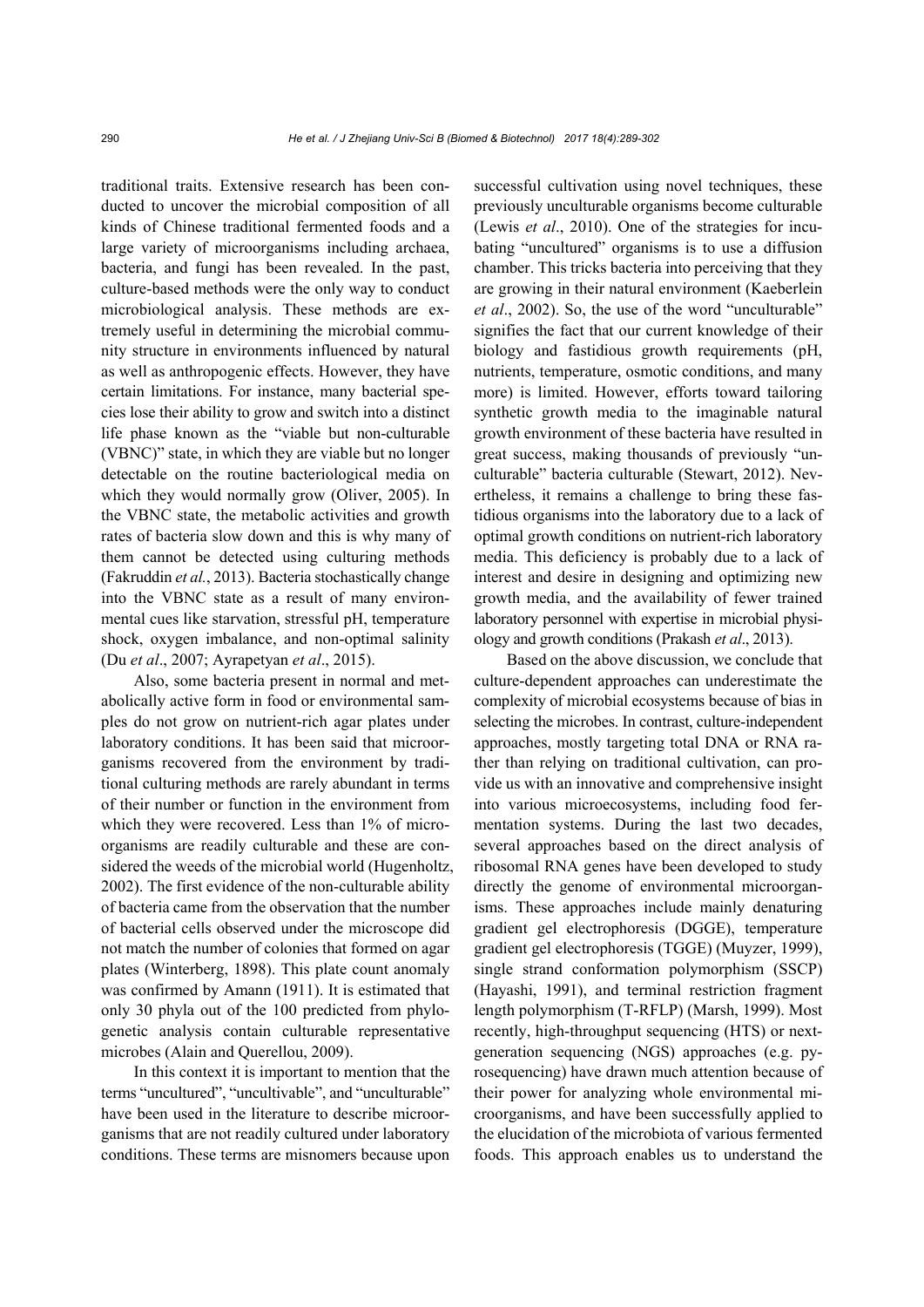relationship between a food product and its microbes to a greater extent than ever before.

In the field of food fermentation, HTS has been widely employed in profiling microbial ecosystems throughout the world (Bokulich and Mills, 2012; Kergourlay *et al*., 2015). Considering the extensive and promising applications of HTS, this review will focus on the use of HTS methods and their roles in unraveling the complex microbial ecosystems of Chinese traditional fermented foods.

## **2 High-throughput sequencing and its application to fermented foods**

HTS or NGS technology is a revolutionary innovation in the field of gene sequencing and has substantially widened the scope of microbial analysis of environmentally derived samples (Mardis, 2008). It is characterized by a high-throughput data yield from a single run. HTS or NGS is the catch-all term used to describe a number of modern sequencing techniques including Roche/454 technology, Illumina (Solexa) technology, ABI SOLiD technology, Ion torrent: Proton/PGM sequencing and PacBio SMRT (Mayo *et al*., 2014). It has provided new platforms to investigate all kinds of microbial communities and to discover some rare and even unknown species. HTS can generate thousands or even millions of sequences at the same time. These sequences help in identifying rarely culturable or unculturable microbes in a sample. HTS also gives an accurate inventory of all microbial operons and genes that are present or are expressed under certain study conditions (Mayo *et al*., 2014). Compared to DGGE, HTS can provide more detailed information with digitalized results (Ling *et al*., 2010). In the past few years, its application has promptly expanded and recent advances in HTS are revolutionizing the study of complex food microbial communities. A great deal of attention has been given to employing these techniques in a variety of food fermentation ecosystems to investigate the composition, structure, and dynamics of microbial populations, and to discover novel, low-abundant, and taxonomic lineages. Based on this knowledge, we can obtain a comprehensive understanding of the relationship between complex microbial communities and the quality of resulting products.

## **2.1 Profiling the microbial diversity of fermented foods**

The advent of HTS has revolutionized the era of biotechnology by transforming scientific enterprise and allowing the possibility of studying minor details of DNA/RNA that have yet remained beyond our imagination. As a result of recent advances in molecular biology, microbial genomics has changed tremendously and is constantly expanding and deciphering more insights into the uncharted microbial life of tiny creatures. It has been estimated that less than 1% of microbes have yet been cultured. Have we really conquered the microbial world or is it just an illusion? The discovery of metagenomics has made this question obsolete. The first metagenomic studies on microbiota of environmental samples pointed out that 80% of the bacteria identified by metagenomics or by 16S ribosomal RNA (rRNA) pyrosequencing genes had not yet been cultured (Venter *et al*., 2004).

HTS has gained much attention in the field of food microbiology and has provided a myriad of novel technologies to detect and monitor microbes in food, allowing the possibility of determining the molecular mechanisms of food functionality. It is well established that the whole microbial profile cannot be determined using culture-dependent methods (Riesenfeld *et al*., 2004) as they provide a biased picture of overall microbial communities. However, the use of metatranscriptomic approaches, involving the extraction of DNA/RNA directly from a fermented food matrix, has overcome this limitation. In short, DNA or complementary DNA (cDNA, from reverse transcription of RNA) is subjected to polymerase chain reaction (PCR) for the amplification usually of 16S rRNA genes. The use of 16S metagenetic analysis has resulted in a novel description of bacterial consortia associated with cheeses, in which several new bacterial genera, like *Prevotella* and *Arthrobacter*, were reported for the first time (Quigley *et al*., 2012). Metagenomic analyses of various fermented foods like sourdough (Liu *et al*., 2016), kefir (Marsh *et al*., 2013; Nalbantoglu *et al*., 2014), fermented mung beans (Chao *et al*., 2013), Mexican Cotija cheese (Escobar-Zepeda *et al*., 2016), and kimchi (Park *et al*., 2011) have been performed. A recently published review provides detailed information on the application of high-throughput 16S rRNA sequencing to a variety of fermented foods to elucidate microbiota (Kergourlay *et al*., 2015).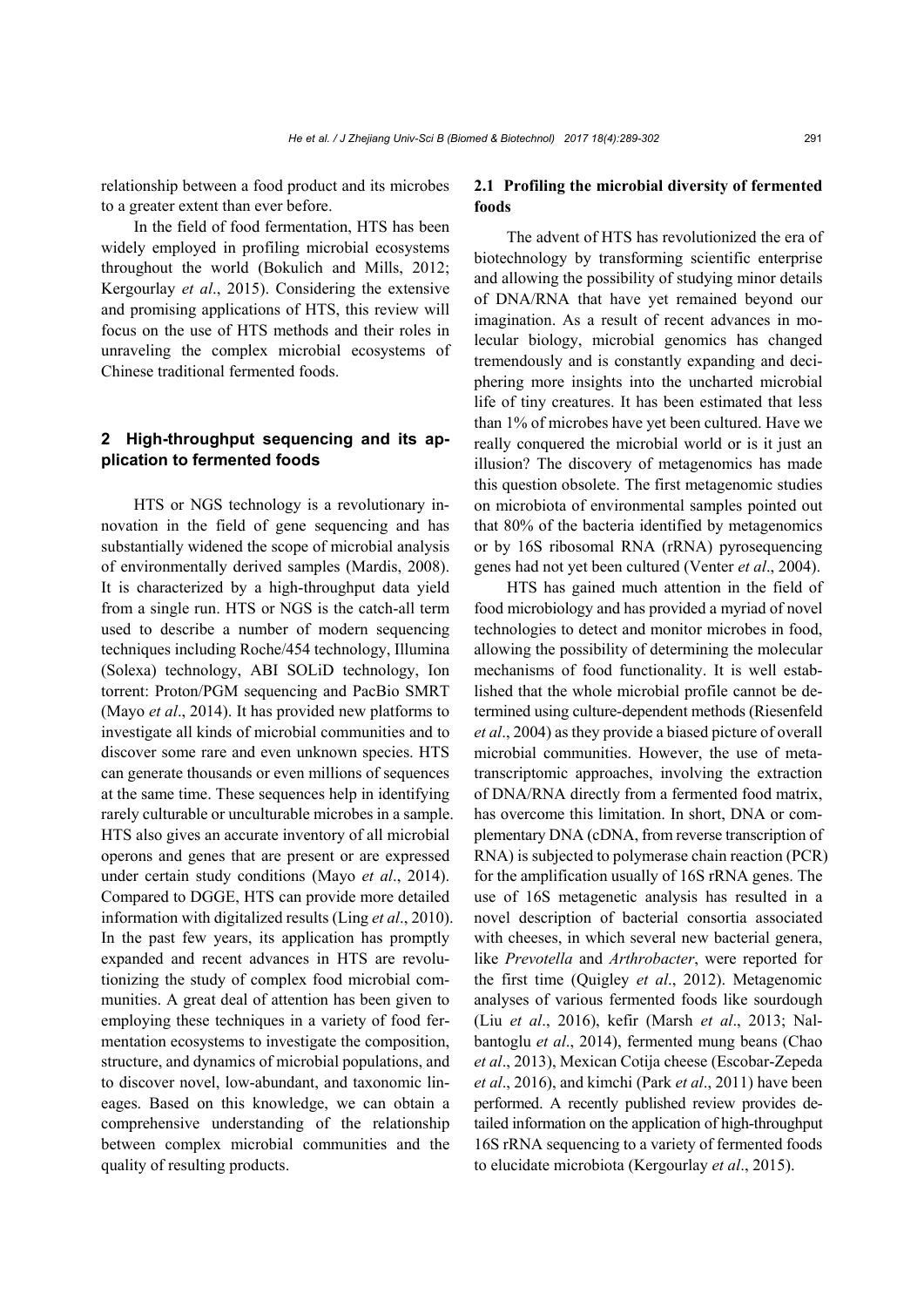## **2.2 Investigation of the microbial dynamics of fermented foods**

Strain monitoring is one of the major applications of HTS in food microbiology. Strain monitoring helps to determine fermentation dynamics, knowledge of which is very important for the proper microbiological risk management of fermented foods. Although most fermented foods are considered safe, some incidents of foodborne infection have been attributed to the consumption of fermented foods (Shaffer *et al*., 1990; Centers for Disease Control and Prevention, 2001). Therefore, monitoring temporal microbial succession, the fate of starter cultures and initial foodborne pathogens during the fermentation process and the final residing microbes of any fermented food is of crucial importance. The food safety of some spontaneously fermented foods can be questioned because of the presence of pathogens in the initial food matrix. HTS has successfully been used to determine the population dynamics of microbial consortia in a variety of fermented foods, including bacterial community temporal succession during the fermentation process of wine grapes (Piao *et al*., 2015), sourdoughs (Weckx *et al*., 2010; Ercolini *et al*., 2013), Mongolian fermented cow's milk (Liu W. *et al*., 2015), mozzarella cheese (Ercolini *et al*., 2012), and kimchi (Jung *et al*., 2011).

## **2.3 Revealing microbial activities of fermented foods**

In the complex microbial diversity of fermented foods, there are a number of technically important microbial strains which impart useful properties to food, like aroma and flavor (Smit *et al*., 2005). It is well known that the performance of a microbe during fermentation can be understood by its gene expression. Metatranscriptomic approaches (the use of messenger and non-coding RNAs) provide important insights into regulatory networks and gene expression during the sampling stage, and in combination with the metaproteome and metabolome, the metatranscriptome provides information concerning the activities and functions of microbial communities (Abram, 2015). Using metatranscriptomic analysis, the global gene expression of microbes during the fermentation process can be determined, which helps to understand the key metabolic activities of microbes and to assess the safety of the process. For instance, the gene expression of lactic acid bacteria (LAB)

during the fermentation of kimchi (Jung *et al*., 2013) and sourdough (Weckx *et al*., 2011) was determined using this technique, which helped to determine the functional role of each microbe based on the expression of genes.

## **3 Application of high-throughput sequencing in Chinese traditional fermented foods**

Chinese traditional fermented foods are produced mostly using unique procedures involving complex microbial communities, the profiling of which by traditional culture methods is a great challenge. Food fermentation is a dynamic process involving various endogenous and exogenous factors such as temperature, humidity, and acidity, and as a result, the microbiota involved undergo dynamic changes, which in turn may exert their influence on the fermentation process. Therefore, revealing the dynamics of microbiota is necessary to find out the relationship between microorganisms and the quality and safety of food. Since most of the microbes are difficult to cultivate, traditional culturing remains unsuccessful in determining the microbial community dynamics of any fermented food. However, HTS, based on its powerful ability to decipher complex microbial communities, has gradually been applied by researchers to elucidate the composition and dynamics of microbiota in different kinds of Chinese traditional fermented foods (Table 1) and has already offered unprecedented insights.

#### **3.1 Chinese liquors**

In Chinese history, alcohol has been termed the "water of history" because of its role in folklore. The use of alcoholic fermented products has great significance in the dietary culture of China. Among these products, Chinese liquor enjoys unique status in the cultural life of Chinese people. Chinese liquor is one of the six most famous distilled spirits throughout the world. There are many varieties of Chinese liquor based on different production techniques and distinct liquor starters. It is usually produced with the use of a unique starter culture called Daqu, a saccharifying and fermenting agent. Daqu is usually prepared by solid state fermentation from wheat, barley, and/or peas, usually in the form of cakes or bricks. The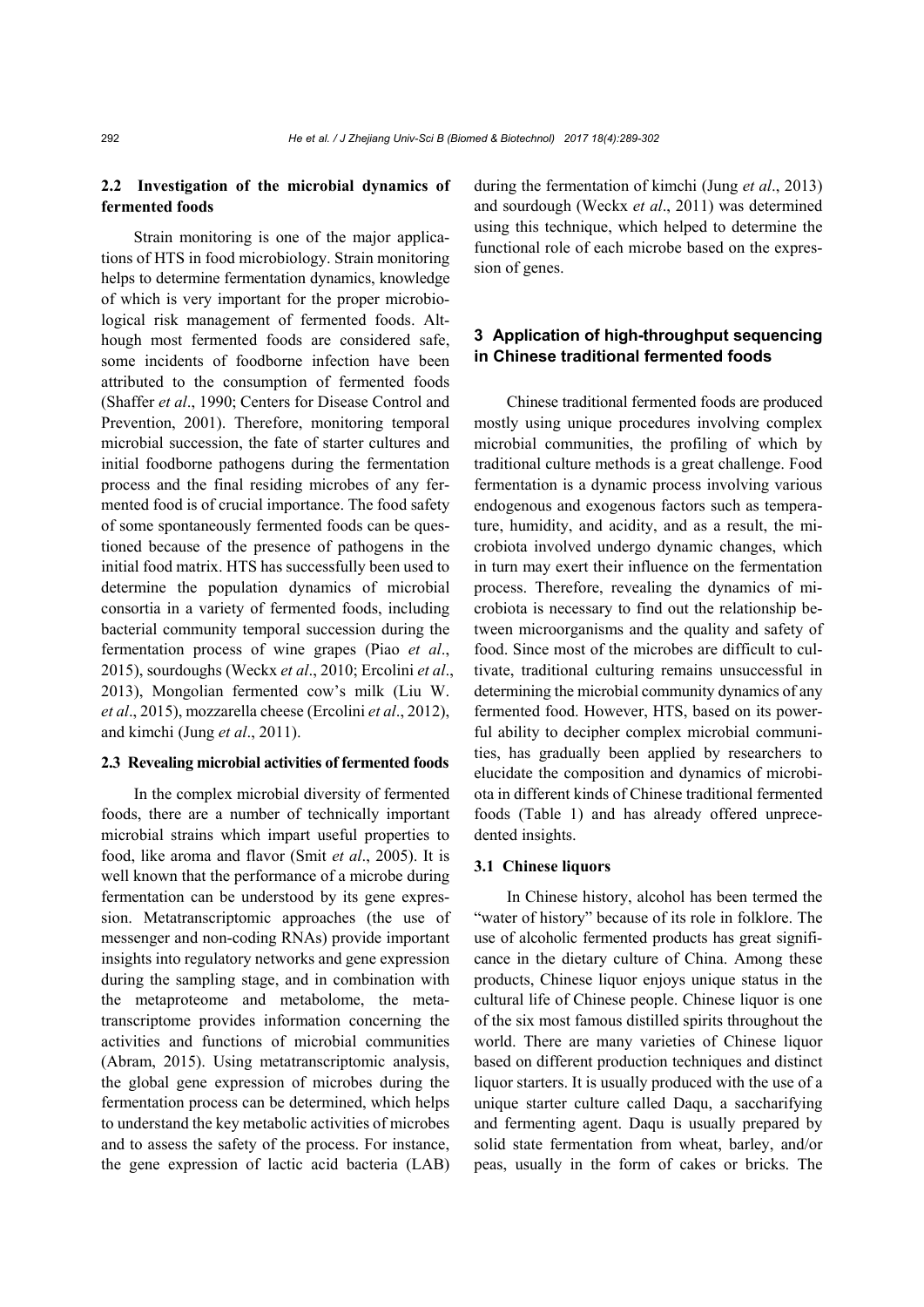| Product or                   | Sequencing method   | Target gene(s)                    |                |                        |
|------------------------------|---------------------|-----------------------------------|----------------|------------------------|
| fermentation system          | or platform         | Bacteria                          | Fungi          | Reference              |
| Daqu for light-flavor liquor | Pyrosequencing      | $V1-V3$                           |                | Zhang et al., 2014     |
|                              |                     | $(16S \, rRNA)$                   |                |                        |
| Starter of Fen liquor        | Pyrosequencing      |                                   | ITS1           | Li et al., 2013        |
| Fermented grains of Fen      | Pyrosequencing      |                                   | ITS1           | Li et al., 2011        |
| liquor                       |                     |                                   |                |                        |
| Cellar mud for strong        | Pyrosequencing      | $V3-V5$                           |                | Wang C.D. et al., 2014 |
| aromatic liquors             |                     | $(16S \, rRNA)$                   |                |                        |
| Cellar mud for strong        | Illumina MiSeq      | V <sub>4</sub>                    |                | Zheng et al., 2015     |
| aromatic liquors             |                     | $(16S \, rRNA)$                   |                |                        |
| Sourdough                    | Illumina HiSeq 2000 | V <sub>6</sub><br>$(16S \, rRNA)$ |                | Zhang and He, 2013     |
| Sourdough                    | Pyrosequencing      | $V3-V5$                           |                | Liu et al., 2016       |
|                              |                     | $(16S \, rRNA)$                   |                |                        |
| Pu-erh tea                   | Pyrosequencing      | Whole genome                      | Whole genome   | Lyu et al., 2013       |
| Pu-erh tea                   | Pyrosequencing      | $V1-V3$                           | <b>ITS</b>     | Zhao et al., 2015      |
|                              |                     | $(16S \, rRNA)$                   |                |                        |
| Zhenjiang aromatic vinegar   | Pyrosequencing      | $V1-V3$                           |                | Wang et al., 2015      |
|                              |                     | $(16S \, rRNA)$                   |                |                        |
| Tianjin Duliu aged vinegar   | Illumina            | V <sub>3</sub>                    |                | Nie et al., 2013       |
|                              |                     | $(16S \, rRNA)$                   |                |                        |
| Tianjin Duliu aged vinegar   | Pyrosequencing      | $V3-V6$                           |                | Peng et al., 2015      |
|                              |                     | $(16S \, rRNA)$                   |                |                        |
| Shanxi aged vinegar          | Illumina MiSeq      | V <sub>4</sub>                    | V <sub>4</sub> | Li et al., 2015        |
|                              |                     | $(16S \, rRNA)$                   | $(18S\,rRNA)$  |                        |
| Shaoxing rice wine           | Pyrosequencing      | $V3-V5$                           |                | Fang et al., 2015      |
|                              |                     | $(16S \, rRNA)$                   |                |                        |
| Shaoxing rice wine           | Illumina MiSeq      | V <sub>4</sub><br>$(16S \, rRNA)$ |                | Liu S.P. et al., 2015  |
| Shaoxing rice wine           | Pyrosequencing      | V3                                |                | Wang P. et al., 2014   |
|                              |                     | $(16S \, rRNA)$                   |                |                        |
| Shaoxing rice wine           | Illumina HiSeq 2000 | Whole genome                      |                | Xie et al., 2013       |
| Yoghurt of Xinjiang          | Pyrosequencing      | $V1-V3$                           | V <sub>4</sub> | Xu et al., 2015        |
|                              |                     | $(16S \, rRNA)$                   | (18S rRNA)     |                        |
| Tarag                        | Pyrosequencing      | V <sub>3</sub>                    | ITS1           | Sun et al., 2014       |
|                              |                     | $(16S$ rRNA)                      |                |                        |
| Tibetan kefir                | Illumina HiSeq 2000 | V6                                |                | Gao et al., 2013       |
|                              |                     | $(16S \, rRNA)$                   |                |                        |

**Table 1 Studies exploiting HTS to examine the microbial ecology of Chinese traditional fermented foods** 

bricks are subjected to a long period of incubation during which large amounts of enzymes are produced and high microbial loads, including bacteria, yeasts, and molds, develop. Daqu preparation is manipulated under various specific time-temperature control schemes to obtain liquors with distinctive flavors. The most famous flavor types include sauce-flavor (e.g. Maotai liquor), strong-flavor (e.g. Luzhou liquor), light-flavor (e.g. Fen liquor), rice-flavor (e.g. Sanhua liquor), and feng-flavor (e.g. Xifeng liquor). The process generally involves different starters, various fermenting techniques, and distinct geographical environments. Together, these result in different microbial successions during fermentation leading to the production of liquors with distinct flavors. Wang C.D. *et al*. (2014) compared the microbiota of a 10-year-old cellar and a 1-year-old cellar used for the production of Luzhouflavor liquors using a pyrosequencing approach and concluded that long-term spontaneous batchfermentation accumulates diverse adaptive microbes belonging to the genera *Aneurinibacillus*, *Bacillus*, *Clostridium*, and *Lactobacillus*, which together produce more flavorful liquors. HTS also showed the prevalence of *Lactobacillus* and *Clostridium* in both 30- and 300-year-old pit muds of Chinese Luzhouflavor liquors (Zheng *et al*., 2015). On the other hand,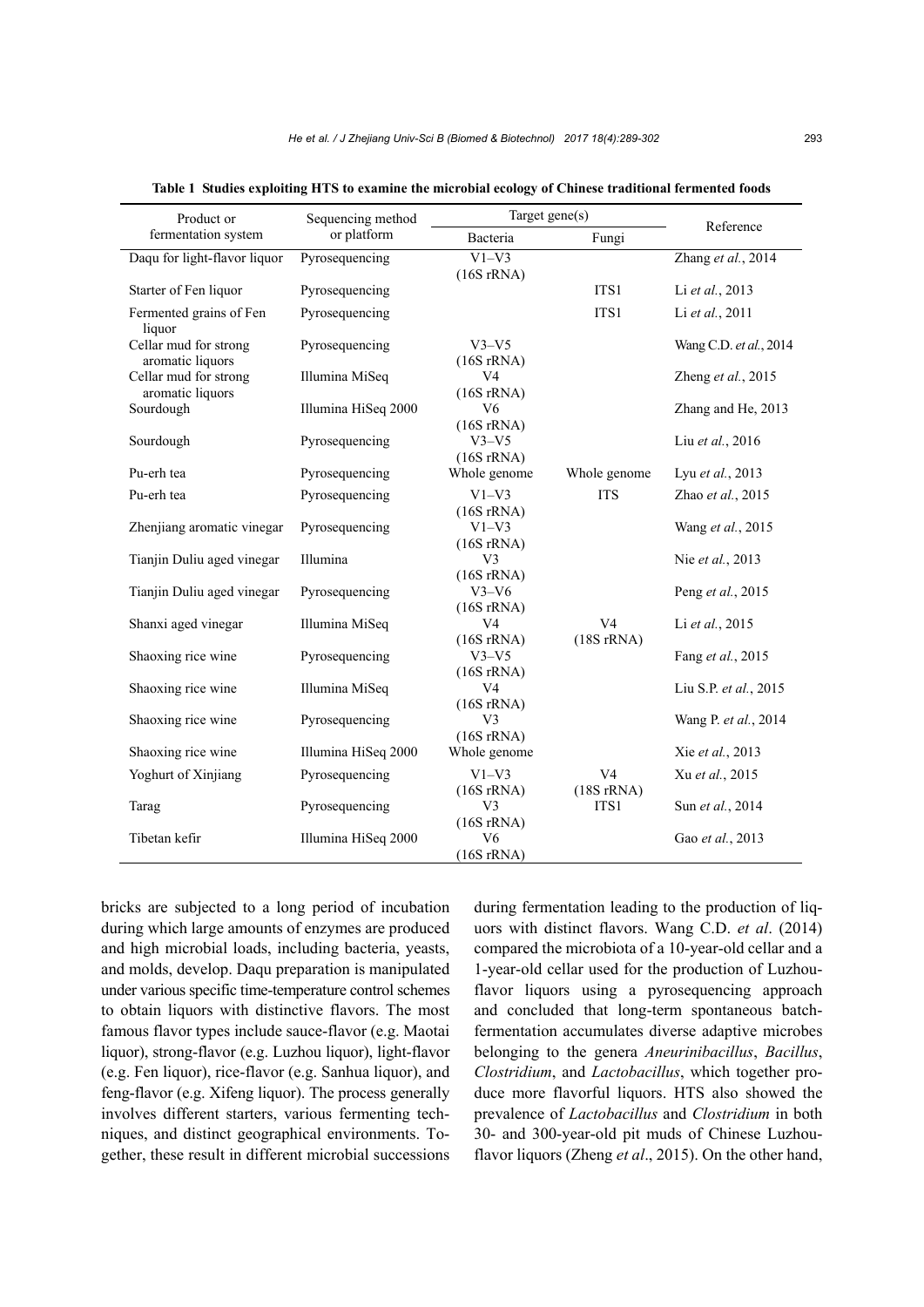*Wickerhamomyces*, *Kluyveromyces*, and *Pichia* were the main fungal genera and there was no obvious discrimination within the fungal community in pit muds of different ages. Besides the Luzhou-flavor liquors, the variability of bacteria and fungi present during the fermentation process of Fen liquor was also investigated by HTS. Zhang *et al*. (2014) analyzed the bacterial community of three kinds of Daqu used for Fen liquor brewing using pyrosequencing. Most of the annotated reads were assigned to two phyla, namely Firmicutes and Actinobacteria, and Firmicutes was the most abundant group. LAB were present as an important group in all three samples, accounting for 45.8%, 46.3%, and 24.7% of the bacteria, respectively. Investigation of fungal diversity showed the presence of six families and one genus, i.e. Saccharomycetaceae, Saccharomycopsidaceae, Saccharomycodaceae, Dipodascaceae, Trichocomaceae, Pleosporaceae, and *Candida*, with little variation in composition among different samples (Li *et al*., 2011; 2013). We conclude from all the reports that LAB have a significant influence on the fermentation of different liquors.

## **3.2 Chinese sourdough**

Sourdough is a mixture of flour and water that is fermented by yeast and LAB. It has played a significant role in making flour-based fermented food for a very long time all around the world (Hammes and Gänzle, 1997). It is widely used as a starter for bread making throughout Europe (de Vuyst *et al*., 2002; Ktenioudaki *et al*., 2015) and likewise, is employed as an ideal inoculum in making Chinese steamed bread (Li *et al*., 2014; Zhang *et al*., 2016). Sourdough fermentation significantly improves the quality of the resultant product, in terms of texture, flavor, and nutrition, and prolongs the shelf life by retarding the staling process of starch and decelerating microbial spoilage. Extensive research effort has been directed toward the investigation of the microbiota involved in sourdough fermentation in different European countries using culture-dependent and culture-independent approaches (de Vuyst *et al*., 2014). Generally, both approaches obtained similar outcomes, but cultureindependent approaches, especially HTS, often provided more information, like the situation in other fermented foods (Elizaquivel *et al*., 2015). The results showed that yeasts and LAB dominated this specific niche, and *Lactobacillus sanfranciscensis* is regarded as the key sourdough LAB species (Gobbetti and Corsetti, 1997). However, in the case of Chinese traditional sourdough, which has been widely used and distributed around China, there remains a relative lack of knowledge of the microbial composition. Zhang and He (2013) investigated the major bacteria in five sourdough samples collected from different places using the Illumina HiSeq 2000 system and found that *Lactobacillus*, *Leuconostoc*, and *Weissella* were the predominant genera among the five samples. Zhang *et al*. (2011) investigated the diversity of LAB and yeasts in traditional sourdoughs collected from the western region of Inner Mongolia Autonomous Region in China by culturing and PCR-DGGE at the species level. The results showed that *Lactobacillus plantarum* group and *Saccharomyces cerevisiae* were the predominant microflora in their samples. Nevertheless, studies performed by other researchers using pyrosequencing revealed that the dominant LAB species in Chinese sourdough was *L. sanfranciscensis* (Liu *et al*., 2016). This bacterium proved to be the only species present among all fifteen sourdoughs and it accounted for more than half of the bacteria in 9 of the 15 samples. The dominance of *L. sanfranciscensis* in Chinese sourdoughs has also been confirmed by culture-dependent and DGGE approaches (Zhang *et al*., 2015). These conflicting results may be attributed to the different sampling regions and culture conditions used. *L. sanfranciscensis* is fastidious (Kline and Sugihara, 1971), and the conditions applied by Zhang *et al*. (2011) were not appropriate for its recovery. HTS, however, can effectively avoid the bias caused by culturing approaches. Furthermore, pyrosequencing revealed that more than 90% of the bacteria belonged to LAB in 14 of the 15 sourdough samples analyzed. A total of 24 LAB species were found by pyrosequencing, 17 of which were lactobacilli (Liu *et al*., 2016).

#### **3.3 Pu-erh tea**

Pu-erh or Pu'er is a fermented dark tea, black to brown in color, with a moderate taste, and is produced only in Yunnan Province, China. The role of Pu-erh tea as an anti-oxidative agent for reducing cholesterol levels and aiding digestion is well acknowledged (Hou *et al*., 2009; Cao *et al*., 2011). There are two main categories of Pu-erh tea, namely raw and ripened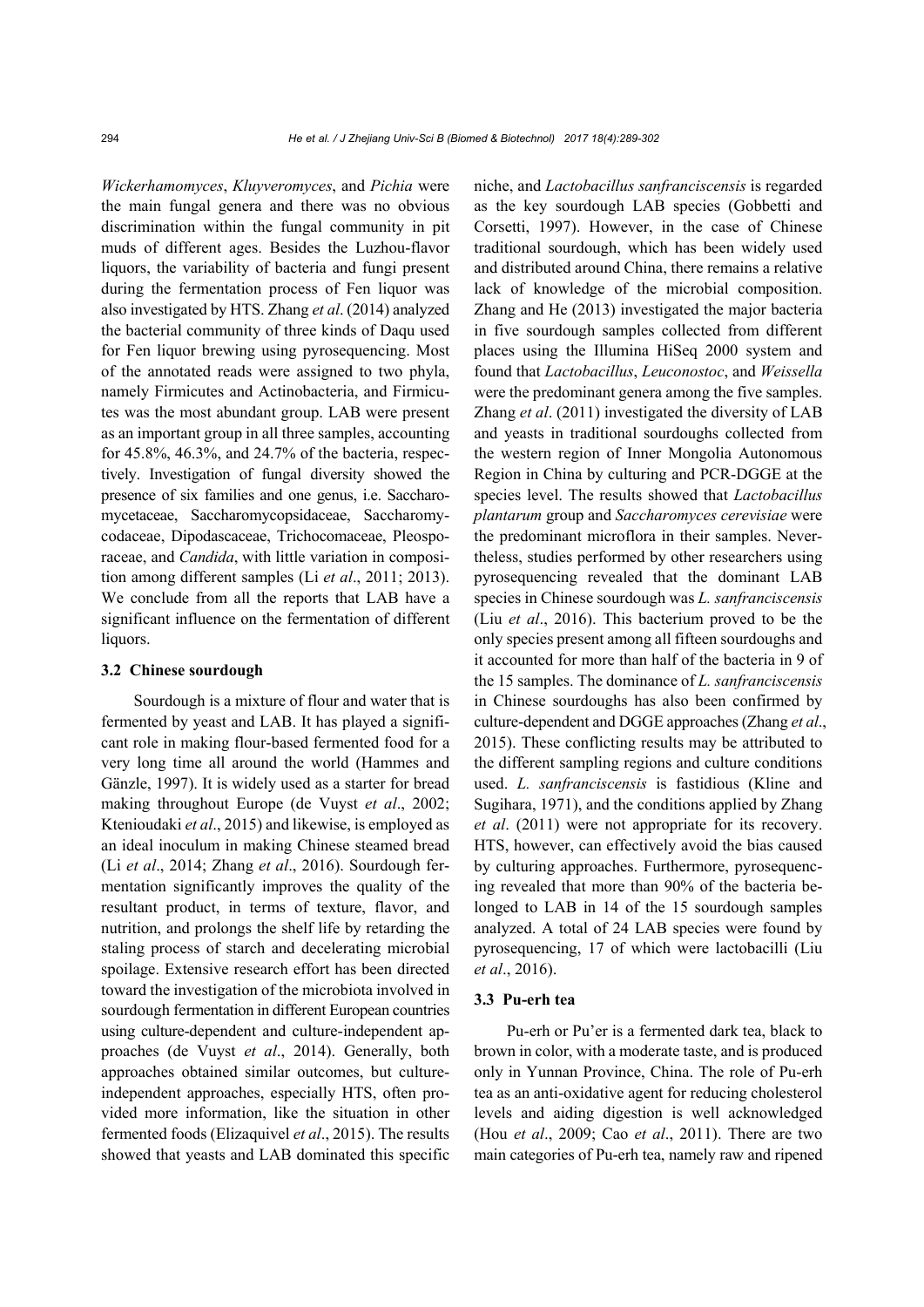(Tian *et al*., 2013). The processing of raw Pu-erh tea includes the fixation, rolling, and drying of leaves before the tea is compressed into bricks, cakes, or other shapes. The processing of ripened tea involves an extra step called wet piling which is similar to composting and is performed before drying to facilitate the aging process. This step involves fermentation of the leaves in a warm and humid environment by bacterial and fungal cultures. The special flavor and characteristics of this tea result from complex microbial interactions and natural oxidation. Microbiota has a significant influence on the quality of Pu-erh tea, especially during the wet piling. Various kinds of bio-techniques including DGGE (Tian *et al*., 2013; Yang *et al*., 2013), pyrosequencing (Lyu *et al*., 2013), metatranscriptomics (Jiang *et al*., 2012), metagenomics and metaproteomics (Zhao *et al*., 2015) have been used to investigate the microbial composition during the piling process. However, the microbiological profiles of Pu-erh tea are not well understood. There is no doubt that bacteria and fungi cooperate in the piling fermentation, but no consensus on the microbial composition or on which group plays the dominant role in the fermentation process has been reached (Jiang *et al*., 2012; Lyu *et al*., 2013). An integrated metagenomics and metaproteomics investigation of the microbial communities and enzymes in fermentation of Pu-erh tea demonstrated that the dominant bacteria and fungi were Proteobacteria (48.42%) and *Aspergillus* (94.98%), respectively, and that *Aspergillus* was the major host of identified proteins (50.45%) (Zhao *et al*., 2015). Similarly, Jiang *et al*. (2012) compared microbial communities from two different stages during the pile-fermentation of Pu-erh tea using metatranscriptomic analysis and found that *Aspergillus niger* was the overwhelmingly predominant species at both stages. In contrast, a preliminary metagenomic study of Pu-erh tea during pile fermentation by Lyu *et al*. (2013) showed a significantly lower percentage of eukaryota by metagenomic analysis, indicating the dominant role of bacteria in the whole piling fermentation process. Furthermore, yeasts rather than molds accounted for the overwhelming majority of eukaryota. These discrepancies may result from different Pu-erh tea materials and/or different production conditions, or sequencing depths (Lyu *et al*., 2013). In terms of bacterial composition, results vary among different research studies and differences are found when different methods are used. Further research is required to elucidate the microbial successions occurring during the fermentation of Pu-erh tea and to determine the relationship between the microbes and the quality characteristics of the tea.

#### **3.4 Chinese vinegar**

Chinese traditional vinegar (CTV) or Cu, also known as cereal vinegar, is not only an important seasoning for Chinese dishes but also a significant element in Chinese daily diet. The production of vinegars in China can date back 3000 years (Shi, 1999). Chinese vinegars are sweeter than western white or cider vinegars. Their average acidity is about 5%–6% with some residues of sugar remaining after fermentation. There is a large variety of Chinese vinegars (including black, white, red, smoky, and herbal) which are categorized based on major or subtle differences in the raw materials, manufacturing process or the nature of the saccharifying agent. Most CTVs are brewed with starchy cereals such as rice, wheat, millet, sorghum, or a combination thereof, by solid-state fermentation that consists mainly of the following stages: preparation of a starter Daqu (if needed, e.g. Shanxi aged vinegar), starch saccharification (SS), alcoholic fermentation (AF), and acetic acid fermentation (AAF). Also, a period of time for aging is often indispensable. Unlike the pure-culture liquid fermentation process of vinegar production in European countries (Tesfaye *et al*., 2002), the fermentation of CTV involves various microbes and complicated but regular successions. Zhenjiang aromatic vinegar, one of the most famous traditional vinegars in China, has a comparatively stable microbial community with a strict series of changes during the fermentation process. Its unique cycle-inoculation style means that the fermentation culture of the 7th day is used as a starter for the next batch inoculation (Xu *et al*., 2011). Results of pyrosequencing showed that during the first three days of the fermentation of Zhenjiang aromatic vinegar, the number of operational taxonomic units (OTUs) dramatically decreased, indicating the elimination of microorganisms intolerant of a stressful environment. The dynamics of *Acetobacter* and *Lactobacillus* in different batches show obvious batch-to-batch uniformity. The relative abundance of *Lactobacillus* shows an initial dramatic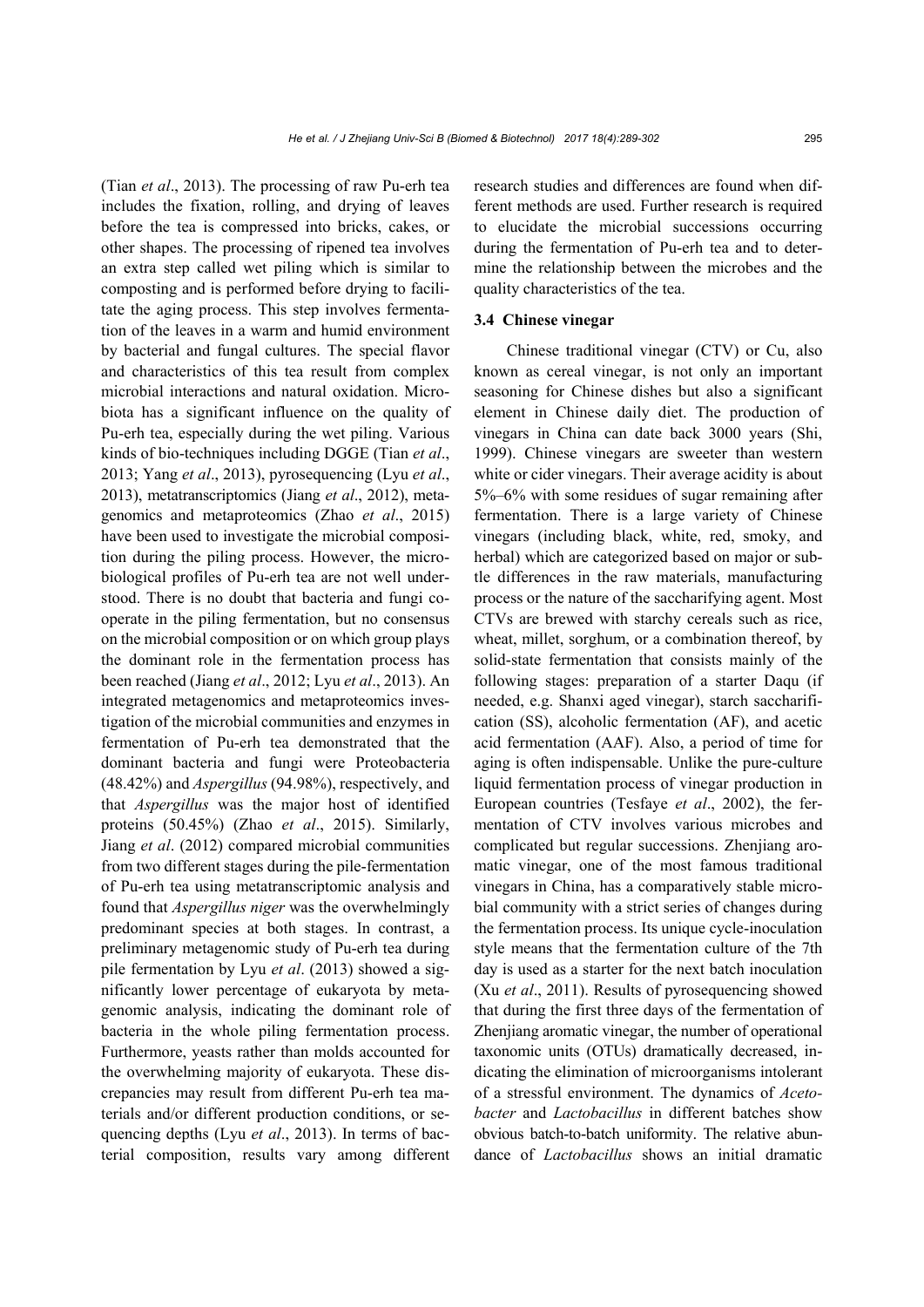increase followed by a gradual decrease, while the relative abundance of *Acetobacter* keeps rising throughout the whole fermentation process. Thus, there is a trend of succession from *Lactobacillus*dominated fermentation to *Acetobacter*-dominated fermentation. This succession could be attributable to several environmental stresses: (1) the high level of ethanol in the system supporting the growth of ethanolresistant acetic acid bacteria; (2) high levels of acetic acid and lactic acid (some species of acetic acid bacteria remain metabolically active in high concentrations of acetic acid); (3) elevated temperature (40– 46 °C) selects thermo-tolerant acetic acid bacteria (Wang *et al*., 2015). Another two kinds of typical traditional vinegars in China are Shanxi aged vinegar and Tianjin Duliu aged vinegar, which are distinguished by the use of the starter Daqu, akin to the starter used in Chinese liquor fermentation. Daqu provides multitudinous microorganisms and enzymes for the production of vinegar. In the case of Shanxi aged vinegar, the bacterial and fungal dynamics during the 30-d fermentation processes of Daqu have been investigated by Illumina MiSeq sequencing analysis (Li *et al*., 2015). For bacteria, the results demonstrated that Enterobacteriales and Lactobacillales dominated the whole fermentation process, with their relative abundance dramatically increasing from 7.71% to 62.08% and decreasing from 63.1% to 6.2%, respectively. Streptophyta (Cyanobacteria) accounted for 11.23% initially and then were retrieved at low frequencies (<2% of total sequences) until the end of fermentation. Bacillales were found in low abundance from Days 1 to 19, and then clearly increased at the end of fermentation. All these changes were associated with environmental conditions, such as temperature and moisture. During the fermentation, although the temperature reached  $53-60$  °C and the moisture content declined to 12%, the relative abundance of Enterobacteriales significantly increased due to their remarkable capacity to adapt to a large span of temperatures and moisture levels (Wei *et al*., 2013). Thermophilic Bacillales can also better survive under harsh conditions with the secretion of various degradative enzymes (Simonen and Palva, 1993). In contrast, Lactobacillales sharply decreased with increasing temperature and remained stable until the end of the fermentation process, and the same was true for Streptophyta (Li *et al*., 2015). The main genera

involved in the whole fermentation process include *Erwinia*, *Lactobacillus*, *Weissella*, *Leuconostoc*, *Pediococcus*, *Bacillus*, *Staphylococcus*, *Methylotenera*, *Kaistobacter*, and *Acinetobacter*. The fungal communities were less complex than the bacterial communities, with Saccharomycetales, Eurotiales, and Mucorales comprising >99% of all the sequences. Saccharomycetales and Eurotiales dominated the whole fermentation process, while Mucorales accounted for only about 0.1% on the first three days, increasing significantly to 69.22% on Day 7, and dominating until the end of fermentation. Clearly, the fungal communities also change in relation to environmental conditions (Li *et al*., 2015). The genera involved include mainly *Pichia*, *Rasamsonia*, *Amylomyces*, *Saccharomycopsis*, *Saccharomyces*, *Rhizomucor*, *Rhizopus*, *Lichtheimia*, *Wickerhamomyces*, and *Candida*. Taken as a whole, the effects of a high incubation temperature and a low moisture level are selective in inducing a shift of microbial communities during the fermentation of Daqu. Tianjin Duliu aged vinegar is made from sticky rice and red sorghum, which are mixed with Daqu for saccharification followed by the addition of water to allow AF. The whole mixture then goes through AAF. The unique feature of this fermentation (a spontaneous process over 30 d) is the exchange of the upper and lower layers of the mixture in an empty urn on the 16th day. Nie *et al*. (2013) found that four genera namely *Lactobacillus*, *Nostoc*, *Acetobacter*, and *Gluconacetobacter*, whose total abundances were about 95%, showed distinct population dynamics using Illumina sequencing. During the whole AAF process, LAB were much more abundant than other bacteria, with *Lactobacillus* being the major genus. The relative abundances of *Acetobacter*, *Gluconacetobacter*, and *Nostoc* increased as the fermentation progressed. The unique process exerted a special influence on the dynamics of the microbial communities involved. For example, *Acetobacter* increased from 1.30% on the first day to 14.88% on the fifth day. This shows an apparent association between the abundance of this genus and the accumulation of total acids. The population of this genus decreased to 4.28% on the 16th day of fermentation following the exchange of the upper and lower layers. Interestingly, *Nostoc*, *Nocardioides*, *Propionibacterium*, *Pediococcus*, and *Klebsiella* were first found in Chinese traditional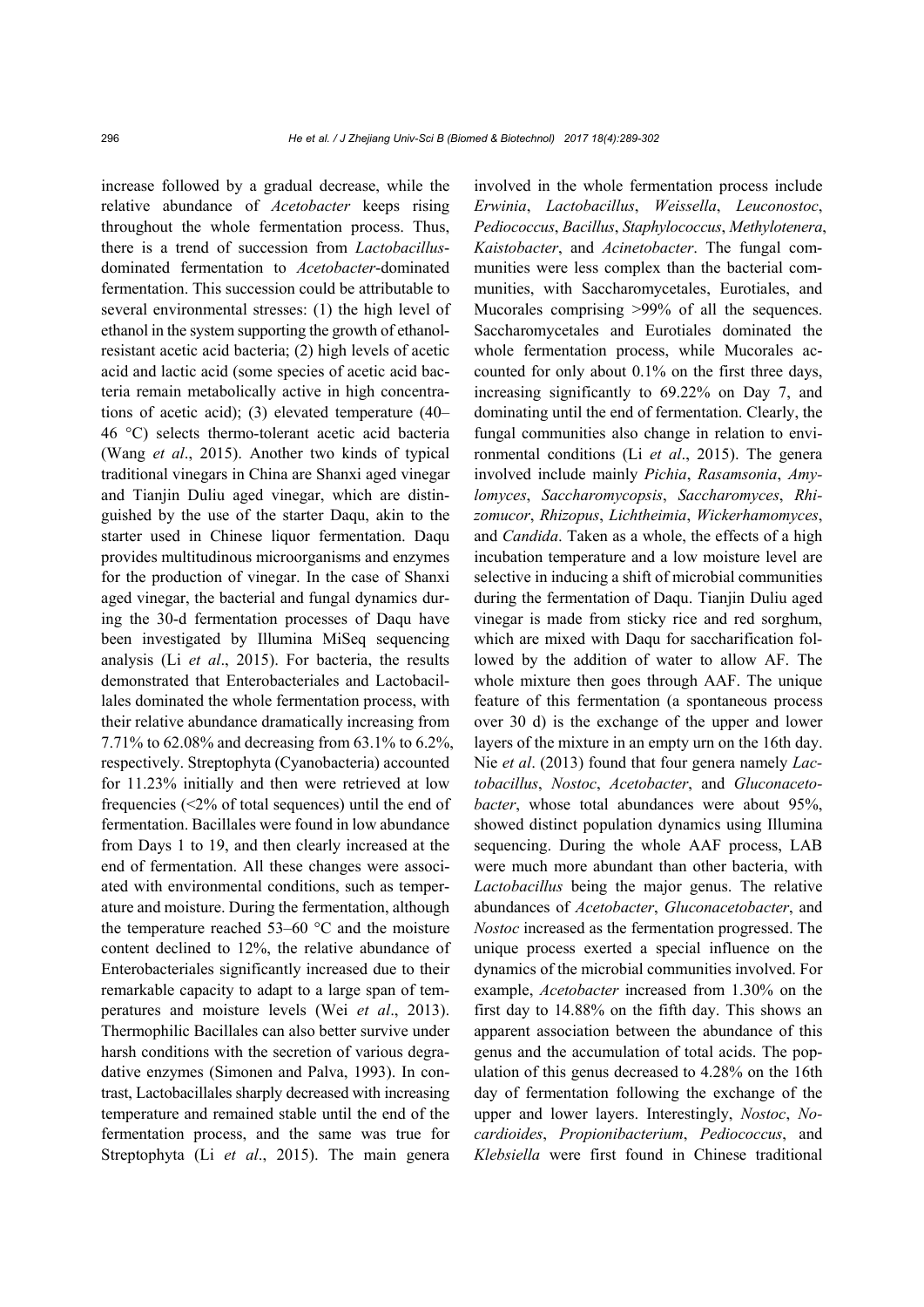vinegars following the use of HTS, indicating that HTS is more efficient in exploring bacterial communities. Peng *et al*. (2015) analyzed the AAF process by pyrosequencing and the results showed that microbial communities in all samples were dominated by Firmicutes and Proteobacteria. At the genus level, 37 different genera were identified by OTU classification, 9 of which were found to be shared across samples, including *Acetobacter*, *Buttiauxella*, *Lactobacillus*, *Pseudomonas*, *Sphingomonas*, *Swaminathania*, *Bacillus*, *Serratia*, and *Gluconacetobacter*, which may indicate that these were the stable components during AAF.

#### **3.5 Shaoxing rice wine**

Shaoxing rice wine, named after the city Shaoxing, has a unique flavor and high nutritional value. It is quite popular among Chinese people and was first recorded more than two thousand years ago. It is an excellent representative of Chinese traditional wines and is internationally well known. Shaoxing rice wine is distinguished by its unique flavor and taste, largely ascribed to its specific microbiota imparted by the starter wheat Qu. Like Daqu used in the fermentation process of Chinese liquor and traditional vinegar, wheat Qu is responsible for the various enzymes and microbes needed during the fermentation process of Shaoxing rice wine. Almost all studies of the microbiota involved in Shaoxing rice wine fermentation have focused on bacteria. Xie *et al*. (2013), employing the Illumina HiSeq 2000 approach, showed a more diverse bacterial composition in a mature wheat Qu than that revealed by the DGGE method. The Qu contained mainly three phyla, namely Actinobacteria, Firmicutes, and Proteobacteria. At the genus level, *Staphylococcus*, *Bacillus*, *Saccharopolyspora*, and *Pantoea* were the most abundant genera, while *Lactobacillus* occurred with a very low relative abundance. Wang P. *et al*. (2014) investigated changes in bacterial diversity during the fermentation of Chinese rice wines using pyrosequencing and the results showed that the bacterial community structures and diversity varied significantly at different fermentation stages. More than ten genera of bacteria were detected in fermentation broth including *Staphylococcus*, *Lactobacillus*, *Pseudomonas*, *Bacillus*, *Saccharopolyspora*, *Weissella*, and a number of uncultured bacteria. *Lactobacillus*, which usually cannot be detected in wheat Qu by DGGE analysis (Guan *et al*., 2012; Zhang *et al*., 2012), but can be found in small amounts by HTS, increases throughout the whole fermentation process eventually becoming the dominant bacterial group (Wang P. *et al*., 2014). *Saccharopolyspora* from wheat Qu has a relatively high abundance with little fluctuation during the process. *Bacillus* also remains relatively stable, albeit at low abundance. Most other genera undergo an initial flourishing stage followed by a continuous diminution, presumably because of their intolerance to the acid environment attributable to LAB. Liu S.P. *et al*. (2015) analyzed bacterial succession during rice wine fermentation using the Illumina MiSeq approach and found that the microorganisms in the fermentation broth belonged to three bacterial phyla, namely Firmicutes, Actinobacteria, and Proteobacteria, with Firmicutes being the dominant phylum. At the genus level, ten dominant genera including *Saccharopolyspora*, *Bacillus*, *Staphylococcus*, *Thermoactinomyces*, *Lactobacillus*, *Leuconostoc*, *Lactococcus*, *Weissella*, *Pseudomonas*, and *Enterobacter* were identified. *Bacillus*, *Staphylococcus*, and *Thermoactinomyces* increased gradually during primary fermentation, and then decreased slightly post fermentation. The first two genera are aerobic and grew well initially due to the high oxygen supply and low alcohol content. However, post fermentation, the depletion of oxygen and increase in alcohol content prevented their growth. *Thermoactinomyces* decreased dramatically due to the low temperature post fermentation. LAB had a different tendency. *Lactobacillus*, *Leuconostoc*, *Lactococcus*, and *Weissella* decreased sharply at first, then increased and eventually dominated the population by the end of the fermentation. Most of the LAB belonged to facultative anaerobic and acid-tolerant groups. These features helped them to grow better and dominate during the post fermentation stage, which is characterized by low oxygen content and low pH (Liu S.P. *et al*., 2015).

#### **3.6 Fermented dairy products**

Fermented dairy products have been consumed in China for thousands of years, especially by nomads. Milk from mammals such as cows, horses, ewes, goats, camels, and yaks can be used to ferment, leading to various fermented dairy products throughout China, e.g. Tibetan kefir, tarag, yoghurt, kumiss, and cheese.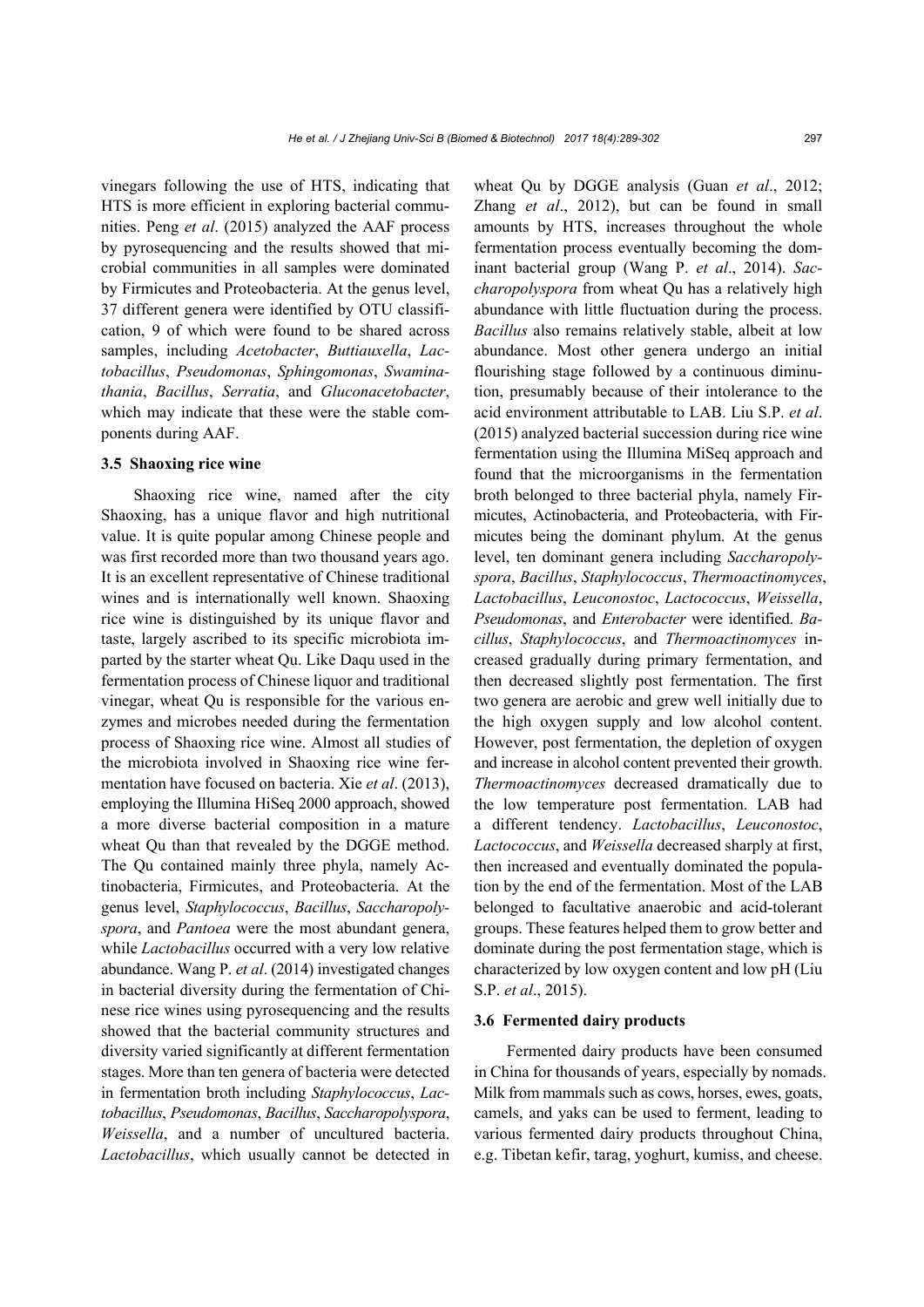The fermentation process increases the shelf-life of the products, while enhancing the taste and improving the digestibility of milk. These home-made products are fermented spontaneously by natural starter cultures from previous batches having complex microbial compositions (Hu *et al*., 2015; Azat *et al*., 2016). Understanding the microbial diversity and dynamics of these starters is important for the standardization of Chinese traditional fermented milk products. Gao *et al*. (2013) investigated the bacterial diversity in four Tibetan kefir grains from different areas in China using Illumina sequencing. Eleven genera were found: *Lactococcus*, *Lactobacillus*, *Acetobacter*, *Shewanella*, *Leuconostoc*, *Pseudomonas*, *Streptococcus*, *Acinetobacter*, *Pelomonas*, *Dysgonomonas*, and *Weissella*. The microbial composition of Tibetan kefir grains from different areas was found to be similar at the genus level in their study. The bacterial and fungal diversities in tarag, a special naturally fermented dairy product in Mongolia and the northwest of China, were investigated by Sun *et al*. (2014) using pyrosequencing. A total of 47 bacterial and 43 fungal genera in 17 tarag samples were found, with *Lactobacillus* and *Galactomyces* being the predominant genera of bacteria and fungi, respectively. Their results showed that the microbial flora in different samples may be stratified by geographic region. Xu *et al*. (2015) investigated the bacterial and fungal diversities in home-made yoghurts from two counties of Xinjiang Uygur Autonomous Region of China by pyrosequencing. Six bacterial and two fungal phyla, comprising 69 bacterial and 20 fungal genera, respectively, were found among the 22 samples tested. Firmicutes and Ascomycota were the dominant phyla, and as in the tarag samples, *Lactobacillus* was the predominant bacterial genus. However, the predominant fungal genus was *Saccharomyces*, not *Galactomyces* as in tarag. Their results indicated that the microbial communities of home-made yoghurts vary with their geographical origin and manufacturing process.

## **4 Conclusions and future perspectives**

Chinese traditional fermented foods are a significant part of the Chinese dietary lifestyle. However, most traditional foods are still produced empirically and spontaneously due to the lack of knowledge of the

microbiota involved in fermentation, which makes it hard to manipulate the fermentation process. HTS has proven to be a powerful tool for exploring complex environmental microbiota and tracking fermentation processes. It has provided a comprehensive view of traditionally fermented foods, laying a foundation for manipulating the process of fermentation by using selected microbes and for improving the overall quality of fermented products while retaining their traditional traits. More traditional fermented foods will be subjected to HTS analysis in the future. However, due to the limitations of reference databases, most sequences may be annotated accurately only at the genus level and many will be aligned to uncultured microbes. Therefore, the reference databases need to be updated to obtain more accurate results, e.g. at the species level. The sequencing of whole genomes rather than 16S rRNA genes, i.e. metagenomics analysis, has also revolutionized the analysis of complex microbial diversities in environmental samples by providing comprehensive information on taxonomic relationships, functional genes, and metabolic pathways. This provides a very useful approach to investigate the relationship between microorganisms and food characteristics. In future, this technique is likely to become sufficiently cheap and accessible for the routine analysis of the microbial diversity of foods.

#### **Compliance with ethics guidelines**

Guo-qing HE, Tong-jie LIU, Faizan A. SADIQ, Jing-si GU, and Guo-hua ZHANG declare that they have no conflict of interest.

This article does not contain any studies with human or animal subjects performed by any of the authors.

#### **References**

- Abram, F., 2015. Systems-based approaches to unravel multispecies microbial community functioning. *Comput. Struct. Biotechnol. J.*, **13**:24-32. http://dx.doi.org/10.1016/j.csbj.2014.11.009
- Alain, K., Querellou, J., 2009. Cultivating the uncultured: limits, advances and future challenges. *Extremophiles*, **13**(4):583-594.

http://dx.doi.org/10.1007/s00792-009-0261-3

- Amann, J., 1911. Die direkte zählung der wasserbakterien mittels des ultramikroskops. *Centralbl. Bakteriol*., **29**: 381-384 (in German).
- Ayrapetyan, M., Williams, T.C., Oliver, J.D., 2015. Bridging the gap between viable but non-culturable and antibiotic persistent bacteria. *Trends Microbiol*., **23**(1):7-13.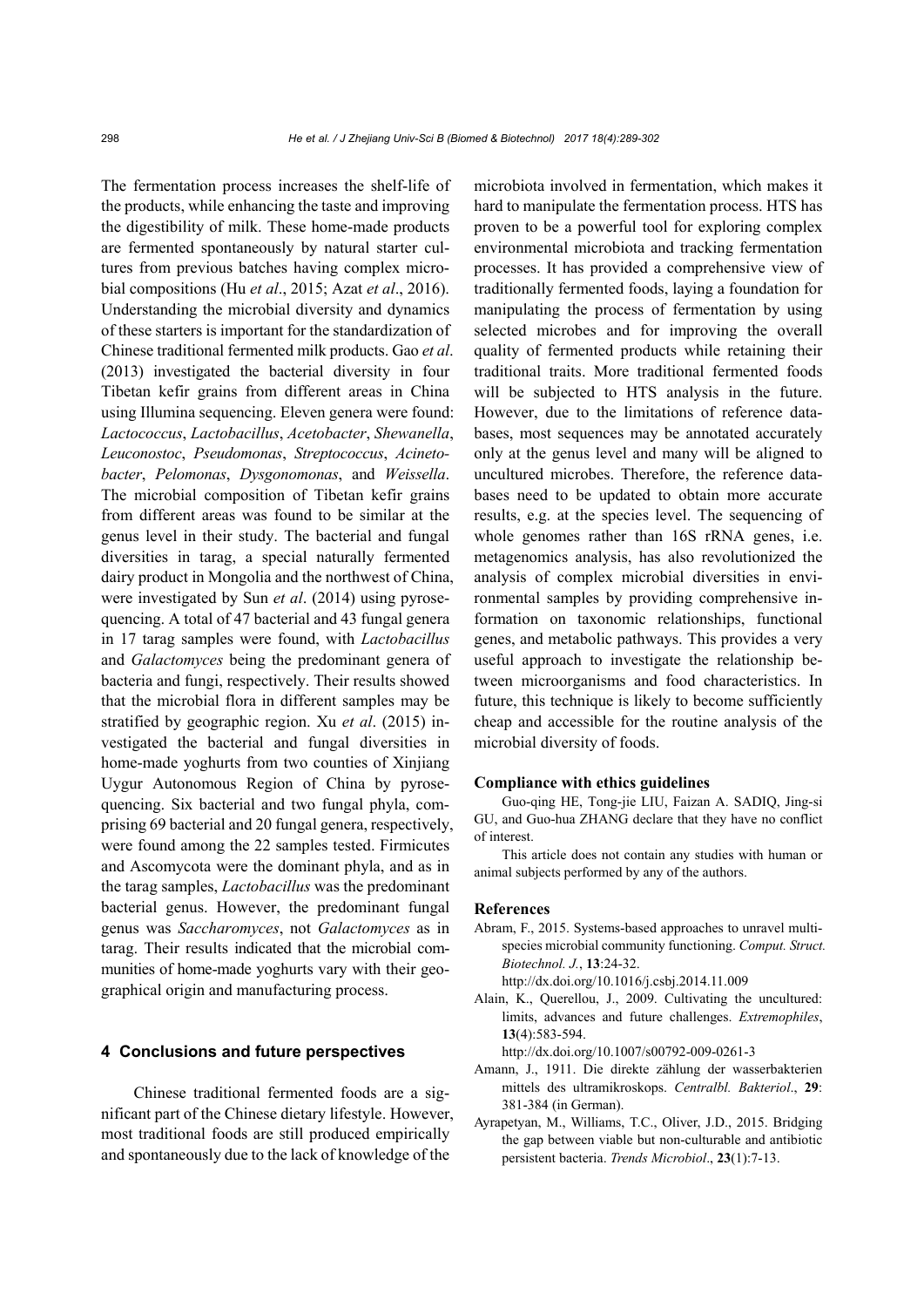http://dx.doi.org/10.1016/j.tim.2014.09.004

Azat, R., Liu, Y., Li, W., *et al*., 2016. Probiotic properties of lactic acid bacteria isolated from traditionally fermented Xinjiang cheese. *J. Zhejiang Univ.-Sci. B (Biomed. & Biotechnol.)*, **17**(8):597-609.

http://dx.doi.org/10.1631/jzus.B1500250

- Bokulich, N.A., Mills, D.A., 2012. Next-generation approaches to the microbial ecology of food fermentations. *BMB Rep.*, **45**(7):377-389.
- Cao, Z.H., Gu, D.H., Lin, Q.Y., *et al.*, 2011. Effect of pu-erh tea on body fat and lipid profiles in rats with diet-induced obesity. *Phytother. Res*., **25**(2):234-238. http://dx.doi.org/10.1002/ptr.3247
- Centers for Disease Control and Prevention, 2001. Botulism outbreak associated with eating fermented food—Alaska, 2001. *MMWR Morb. Mortal. Wkly. Rep.*, **50**(32):680-682.
- Chao, S.H., Huang, H.Y., Chang, C.H., *et al.*, 2013. Microbial diversity analysis of fermented mung beans (Lu-Doh-Huang) by using pyrosequencing and culture methods. *PLoS ONE*, **8**(5):e63816. http://doi.org/10.1371/journal.pone.0063816
- de Vuyst, L., Schrijvers, V., Paramithiotis, S., *et al.*, 2002. The biodiversity of lactic acid bacteria in greek traditional wheat sourdoughs is reflected in both composition and metabolite formation. *Appl. Environ. Microbiol.*, **68**(12): 6059-6069.

http://dx.doi.org/10.1128/aem.68.12.6059-6069.2002

de Vuyst, L., van Kerrebroeck, S., Harth, H., *et al.*, 2014. Microbial ecology of sourdough fermentations: diverse or uniform? *Food Microbiol*., **37**:11-29. http://dx.doi.org/10.1016/j.fm.2013.06.002

- Du, M., Chen, J., Zhang, X., *et al.*, 2007. Retention of virulence in a viable but nonculturable *Edwardsiella tarda* isolate. *Appl. Environ. Microbiol*., **73**(4):1349-1354. http://dx.doi.org/10.1128/AEM.02243-06
- Elizaquivel, P., Pérez-Cataluña, A., Yépez, A., *et al.*, 2015. Pyrosequencing vs. culture-dependent approaches to analyze lactic acid bacteria associated to *chicha*, a traditional maize-based fermented beverage from Northwestern Argentina. *Int. J. Food Microbiol*., **198**:9-18. http://dx.doi.org/10.1016/j.ijfoodmicro.2014.12.027
- Ercolini, D., de Filippis, F., la Storia, A., *et al.*, 2012. "Remake" by high-throughput sequencing of the microbiota involved in the production of water buffalo mozzarella cheese. *Appl. Environ. Microbiol*., **78**(22):8142-8145. http://dx.doi.org/10.1128/AEM.02218-12
- Ercolini, D., Pontonio, E., de Filippis, F., *et al.*, 2013. Microbial ecology dynamics during rye and wheat sourdough preparation. *Appl. Environ. Microbiol*., **79**(24): 7827-7836.

http://dx.doi.org/10.1128/AEM.02955-13

Escobar-Zepeda, A., Sanchez-Flores, A., Baruch, M.Q., 2016. Metagenomic analysis of a Mexican ripened cheese reveals a unique complex microbiota. *Food Microbiol*., **57**:116-127.

http://dx.doi.org/10.1016/j.fm.2016.02.004

- Fakruddin, M., Mannan, K.S.B., Andrews, S., 2013. Viable but nonculturable bacteria: food safety and public health perspective. *ISRN Microbiol.*, **2013**(8113):703813. http://dx.doi.org/10.1155/2013/703813
- Fang, R.S., Dong, Y.C., Chen, F., *et al.*, 2015. Bacterial diversity analysis during the fermentation processing of traditional Chinese yellow rice wine revealed by 16S rDNA 454 pyrosequencing. *J. Food Sci*., **80**(10):M2265- M2271.

http://dx.doi.org/10.1111/1750-3841.13018

Gao, J., Gu, F., He, J., *et al.*, 2013. Metagenome analysis of bacterial diversity in Tibetan kefir grains. *Eur. Food Res. Technol*., **236**(3):549-556.

http://dx.doi.org/10.1007/s00217-013-1912-2

- Gobbetti, M., Corsetti, A., 1997. *Lactobacillus sanfrancisco* a key sourdough lactic acid bacterium: a review. *Food Microbiol*., **14**(2):175-187. http://dx.doi.org/10.1006/fmic.1996.0083
- Guan, Z.B., Zhang, Z.H., Cao, Y., *et al.*, 2012. Analysis and comparison of bacterial communities in two types of 'wheat *Qu*', the starter culture of Shaoxing rice wine, using nested PCR-DGGE. *J. Inst. Brew.*, **118**(1):127-132. http://dx.doi.org/10.1002/jib.4
- Hammes, W.P., Gänzle, M.G., 1997. Sourdough breads and related products. *In*: Wood, B.J.B. (Ed.), Microbiology of Fermented Foods. Springer US, p.199-216. http://dx.doi.org/10.1007/978-1-4613-0309-1\_8
- Hayashi, K., 1991. PCR-SSCP: a simple and sensitive method for detection of mutations in the genomic DNA. *PCR Methods Appl*., (1):34-38.
- Hou, Y., Shao, W., Xiao, R., *et al.*, 2009. Pu-erh tea aqueous extracts lower atherosclerotic risk factors in a rat hyperlipidemia model. *Exp. Gerontol*., **44**(6-7):434-439. http://dx.doi.org/10.1016/j.exger.2009.03.007
- Hu, H., Xu, Y., Lu, H.P., *et al*., 2015. Evaluation of yeasts from Tibetan fermented products as agents for biocontrol of blue mold of Nashi pear fruits. *J. Zhejiang Univ.-Sci. B (Biomed. & Biotechnol.)*, **16**(4):275-285. http://dx.doi.org/10.1631/jzus.B1400162
- Hugenholtz, P., 2002. Exploring prokaryotic diversity in the genomic era. *Genome Biol*., **3**:reviews0003.1. http://dx.doi.org/10.1186/gb-2002-3-2-reviews0003
- Jiang, S., Lu, J., Li, H., 2012. Comparative metatranscriptomic analysis of microbial communities at two different stages during the pile-fermentation of Puer tea. *J. Beijing Univ. Chem. Technol. (Nat. Sci. Ed.)*, **39**(6):84-89 (in Chinese).
- Jung, J.Y., Lee, S.H., Kim, J.M., *et al.*, 2011. Metagenomic analysis of kimchi, a traditional Korean fermented food. *Appl. Environ. Microbiol*., **77**(7):2264-2274. http://dx.doi.org/10.1128/AEM.02157-10
- Jung, J.Y., Lee, S.H., Jin, H.M., *et al.*, 2013. Metatranscriptomic analysis of lactic acid bacterial gene expression during kimchi fermentation. *Int. J. Food Microbiol*., **163**(2-3):171-179. http://dx.doi.org/10.1016/j.ijfoodmicro.2013.02.022

Kaeberlein, T., Lewis, K., Epstein, S.S., 2002. Isolating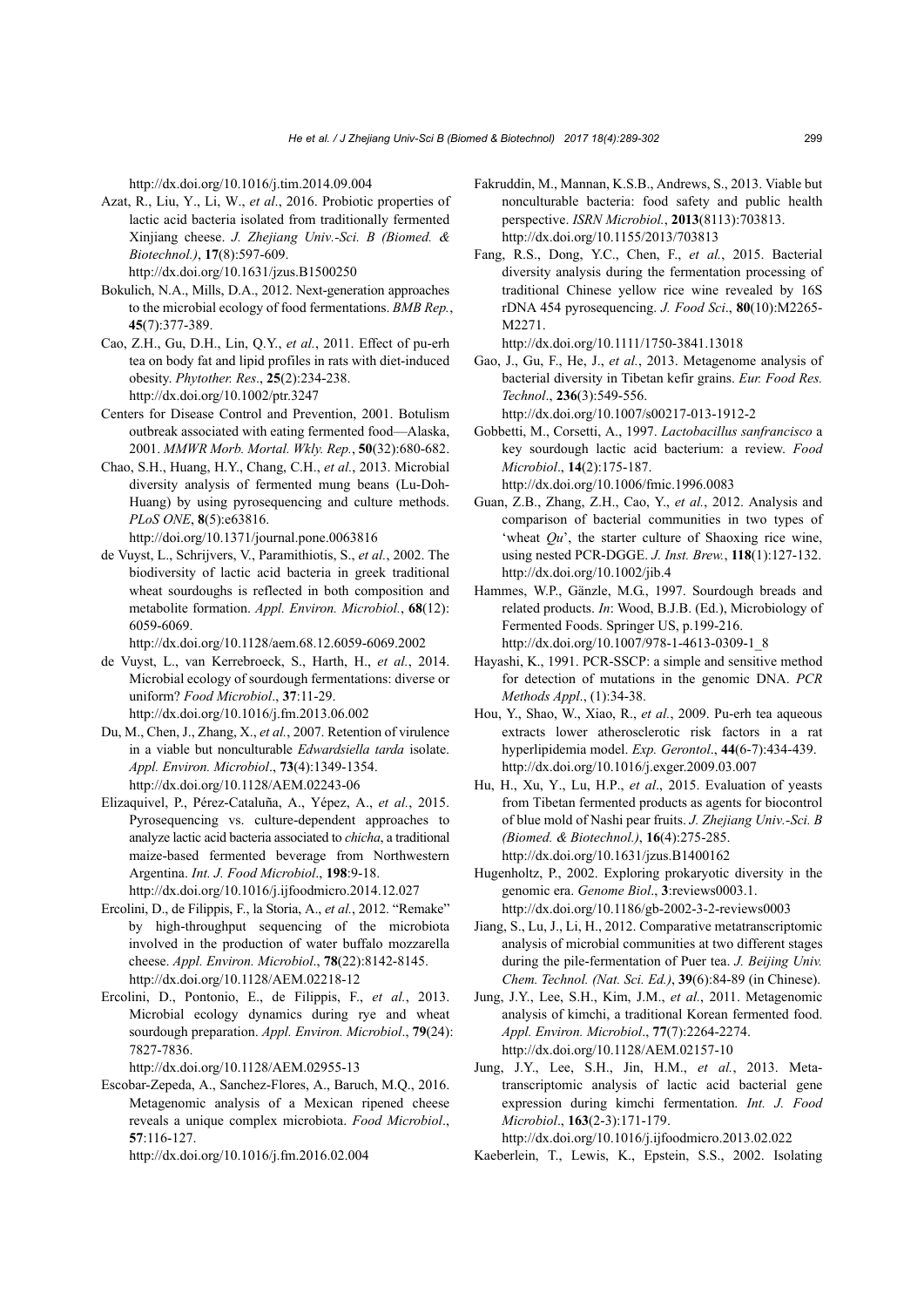"uncultivable" microorganisms in pure culture in a simulated natural environment. *Science*, **296**(5570): 1127-1129.

http://dx.doi.org/10.1126/science.1070633

Kergourlay, G., Taminiau, B., Daube, G., *et al.*, 2015. Metagenomic insights into the dynamics of microbial communities in food. *Int. J. Food Microbiol*., **213**(20): 31-39.

http://dx.doi.org/10.1016/j.ijfoodmicro.2015.09.010

- Kline, L., Sugihara, T., 1971. Microorganisms of the San Francisco sour dough bread process II. Isolation and characterization of undescribed bacterial species responsible for the souring activity. *Appl. Environ. Microbiol.*, **21**(3): 459-465.
- Ktenioudaki, A., Alvarez-Jubete, L., Smyth, T.J., *et al.*, 2015. Application of bioprocessing techniques (sourdough fermentation and technological aids) for brewer's spent grain breads. *Food Res. Int*., **73**:107-116. http://dx.doi.org/10.1016/j.foodres.2015.03.008
- Lewis, K., Epstein, S., D'Onofrio, A., *et al.*, 2010. Uncultured microorganisms as a source of secondary metabolites. *J. Antibiotics*, **63**(8):468-476. http://dx.doi.org/10.1038/ja.2010.87
- Li, P., Liang, H., Lin, W.T., *et al.*, 2015. Microbiota dynamics associated with environmental conditions and potential roles of cellulolytic communities in traditional Chinese cereal starter solid-state fermentation. *Appl. Environ. Microbiol*., **81**(15):5144-5156. http://dx.doi.org/10.1128/aem.01325-15
- Li, X.R., Ma, E.B., Yan, L.Z., *et al.*, 2011. Bacterial and fungal diversity in the traditional Chinese liquor fermentation process. *Int. J. Food Microbiol*., **146**(1):31-37. http://dx.doi.org/10.1016/j.ijfoodmicro.2011.01.030
- Li, X.R., Ma, E.B., Yan, L.Z., *et al.*, 2013. Bacterial and fungal diversity in the starter production process of Fen liquor, a traditional Chinese liquor. *J. Microbiol*., **51**(4):430-438. http://dx.doi.org/10.1007/s12275-013-2640-9
- Li, Z., Li, H., Deng, C., *et al.*, 2014. Effect of *Lactobacillus plantarum* DM616 on dough fermentation and Chinese steamed bread quality. *J. Food Process Pres*., **39**(1):30-37. http://dx.doi.org/10.1111/jfpp.12205
- Ling, Z., Kong, J., Jia, P., *et al.*, 2010. Analysis of oral microbiota in children with dental caries by PCR-DGGE and barcoded pyrosequencing. *Microb. Ecol*., **60**(3): 677-690. http://dx.doi.org/10.1007/s00248-010-9712-8
- Liu, S.N., Han, Y., Zhou, Z.J., 2011. Lactic acid bacteria in traditional fermented Chinese foods. *Food Res. Int*., **44**(3):

643-651. http://dx.doi.org/10.1016/j.foodres.2010.12.034

Liu, S.P., Mao, J., Liu, Y.Y., *et al.*, 2015. Bacterial succession and the dynamics of volatile compounds during the fermentation of Chinese rice wine from Shaoxing region. *World J. Microbiol. Biotechnol*., **31**(12):1907-1921. http://dx.doi.org/10.1007/s11274-015-1931-1

Liu, T., Li, Y., Chen, J., *et al.*, 2016. Prevalence and diversity

of lactic acid bacteria in Chinese traditional sourdough revealed by culture dependent and pyrosequencing approaches. *LWT-Food Sci. Technol*., **68**:91-97. http://dx.doi.org/10.1016/j.lwt.2015.12.025

- Liu, W., Zheng, Y., Kwok, L.Y., *et al.*, 2015. High-throughput sequencing for the detection of the bacterial and fungal diversity in Mongolian naturally fermented cow's milk in Russia. *BMC Microbiol*., **15**:45. http://dx.doi.org/10.1186/s12866-015-0385-9
- Lyu, C., Chen, C., Ge, F., *et al.*, 2013. A preliminary metagenomic study of puer tea during pile fermentation. *J. Sci. Food Agric*., **93**(13):3165-3174. http://dx.doi.org/10.1002/jsfa.6149
- Mardis, E.R., 2008. Next-generation DNA sequencing methods. *Annu. Rev. Genomics Hum. Genet*., **9**:387-402. http://dx.doi.org/10.1146/annurev.genom.9.081307.164359
- Marsh, A.J., O'Sullivan, O., Hill, C., *et al.*, 2013. Sequencingbased analysis of the bacterial and fungal composition of kefir grains and milks from multiple sources. *PLoS ONE*, **8**(7):e69371.

http://dx.doi.org/10.1371/journal.pone.0069371

Marsh, T.L., 1999. Terminal restriction fragment length polymorphism (T-RFLP): an emerging method for characterizing diversity among homologous populations of amplification products. *Curr. Opin. Microbiol*., **2**(3): 323-327.

http://dx.doi.org/10.1016/S1369-5274(99)80056-3

- Mayo, B., Rachid, C.T., Alegría, Á., *et al.*, 2014. Impact of next generation sequencing techniques in food microbiology. *Curr. Genomics*, **15**(4):293-309. http://dx.doi.org/10.2174/1389202915666140616233211
- Muyzer, G., 1999. DGGE/TGGE a method for identifying genes from natural ecosystems. *Curr. Opin. Microbiol*., **2**(3):317-322.

http://dx.doi.org/10.1016/S1369-5274(99)80055-1

- Nalbantoglu, U., Cakar, A., Dogan, H., *et al.*, 2014. Metagenomic analysis of the microbial community in kefir grains. *Food Microbiol*., **41**:42-51. http://dx.doi.org/10.1016/j.fm.2014.01.014
- Nie, Z., Zheng, Y., Wang, M., *et al.*, 2013. Exploring microbial succession and diversity during solid-state fermentation of Tianjin duliu mature vinegar. *Bioresour. Technol*., **148**:325-333.

http://dx.doi.org/10.1016/j.biortech.2013.08.152

- Oliver, J.D., 2005. The viable but nonculturable state in bacteria. *J. Microbiol*., **43**(1):93-100.
- Park, E.J., Kim, K.H., Abell, G.C., *et al*., 2011. Metagenomic analysis of the viral communities in fermented foods. *Appl. Environ. Microb*., **77**(4):1284-1291. http://dx.doi.org/10.1128/AEM.01859-10
- Peng, Q., Yang, Y., Guo, Y., *et al.*, 2015. Analysis of bacterial diversity during acetic acid fermentation of Tianjin duliu aged vinegar by 454 pyrosequencing. *Curr. Microbiol*., **71**(2):195-203.

http://dx.doi.org/10.1007/s00284-015-0823-9

Piao, H., Hawley, E., Kopf, S., *et al.*, 2015. Insights into the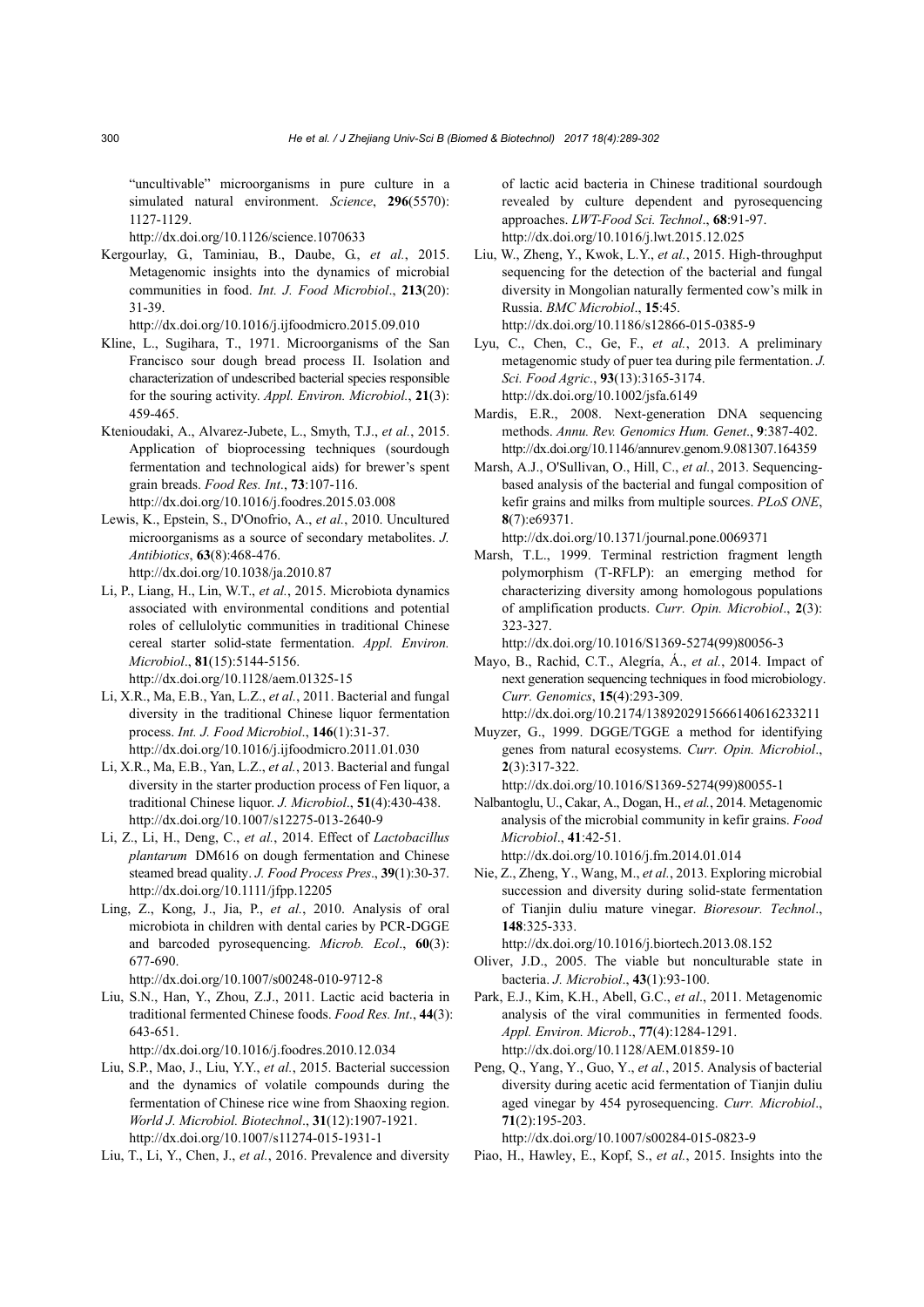bacterial community and its temporal succession during the fermentation of wine grapes. *Front. Microbiol*., **6**:809. http://dx.doi.org/10.3389/fmicb.2015.00809

- Prakash, O., Shouche, Y., Jangid, K., *et al.*, 2013. Microbial cultivation and the role of microbial resource centers in the omics era. *Appl. Microbiol. Biotechnol*., **97**(1):51-62. http://dx.doi.org/10.1007/s00253-012-4533-y
- Quigley, L., O'Sullivan, O., Beresford, T.P., *et al.*, 2012. Highthroughput sequencing for detection of subpopulations of bacteria not previously associated with artisanal cheeses. *Appl. Environ. Microbiol*., **78**(16):5717-5723. http://dx.doi.org/10.1128/AEM.00918-12
- Riesenfeld, C.S., Schloss, P.D., Handelsman, J., 2004. Metagenomics: genomic analysis of microbial communities. *Annu. Rev. Genet*., **38**:525-552.

http://dx.doi.org/10.1146/annurev.genet.38.072902.091216

- Shaffer, N., Wainwright, R.B., Middaugh, J.P., *et al.*, 1990. Botulism among alaska natives. The role of changing food preparation and consumption practices. *West J. Med*., **153**(4):390-393.
- Shi, G., 1999. Talk about Chinese vinegar. *China Brew.*, **6**:39-40 (in Chinese).
- Simonen, M., Palva, I., 1993. Protein secretion in *Bacillus* species. *Microbiol. Mol. Biol. Rev.*, **57**(1):109-137.
- Smit, G., Smit, B.A., Engels, W.J., 2005. Flavour formation by lactic acid bacteria and biochemical flavour profiling of cheese products. *FEMS Microbiol. Rev*., **29**(3):591-610. http://dx.doi.org/10.1016/j.femsre.2005.04.002
- Stewart, E.J., 2012. Growing unculturable bacteria. *J. Bacteriol*., **194**(16):4151-4160.
	- http://dx.doi.org/10.1128/JB.00345-12
- Sun, Z., Liu, W., Bao, Q., *et al.*, 2014. Investigation of bacterial and fungal diversity in tarag using highthroughput sequencing. *J. Dairy Sci*., **97**(10):6085-6096. http://dx.doi.org/10.3168/jds.2014-8360
- Tesfaye, W., Morales, M.L., García-Parrilla, M., *et al.*, 2002. Wine vinegar: technology, authenticity and quality evaluation. *Trends Food Sci. Technol*., **13**(1):12-21. http://dx.doi.org/10.1016/S0924-2244(02)00023-7
- Tian, J., Zhu, Z., Wu, B., *et al.*, 2013. Bacterial and fungal communities in Pu'er tea samples of different ages. *J. Food Sci*., **78**(8):M1249-M1256. http://dx.doi.org/10.1111/1750-3841.12218
- Venter, J.C., Remington, K., Heidelberg, J.F., *et al.*, 2004. Environmental genome shotgun sequencing of the Sargasso sea. *Science*, **304**(5667):66-74. http://dx.doi.org/10.1126/science.1093857
- Wang, C.D., Chen, Q., Wang, Q., *et al.*, 2014. Long-term batch brewing accumulates adaptive microbes, which comprehensively produce more flavorful Chinese liquors. *Food Res. Int*., **62**:894-901.

http://dx.doi.org/10.1016/j.foodres.2014.05.017

Wang, P., Mao, J., Meng, X., *et al.*, 2014. Changes in flavour characteristics and bacterial diversity during the traditional fermentation of Chinese rice wines from Shaoxing region. *Food Control*, **44**:58-63.

http://dx.doi.org/10.1016/j.foodcont.2014.03.018

- Wang, Z.M., Lu, Z.M., Yu, Y.J., *et al.*, 2015. Batch-to-batch uniformity of bacterial community succession and flavor formation in the fermentation of Zhenjiang aromatic vinegar. *Food Microbiol*., **50**:64-69. http://dx.doi.org/10.1016/j.fm.2015.03.012
- Weckx, S., van der Meulen, R., Allemeersch, J., *et al.*, 2010. Community dynamics of bacteria in sourdough fermentations as revealed by their metatranscriptome. *Appl. Environ. Microbiol*., **76**(16):5402-5408. http://dx.doi.org/10.1128/AEM.00570-10
- Weckx, S., Allemeersch, J., van der Meulen, R., *et al.*, 2011. Metatranscriptome analysis for insight into wholeecosystem gene expression during spontaneous wheat and spelt sourdough fermentations. *Appl. Environ. Microbiol*., **77**(2):618-626.

http://dx.doi.org/10.1128/AEM.02028-10

- Wei, C.L., Chao, S.H., Tsai, W.B., *et al.*, 2013. Analysis of bacterial diversity during the fermentation of *inyu*, a high-temperature fermented soy sauce, using nested PCR-denaturing gradient gel electrophoresis and the plate count method. *Food Microbiol*., **33**(2):252-261. http://dx.doi.org/10.1016/j.fm.2012.10.001
- Winterberg, H., 1898. Zur methodik der bakterienzählung. *Zeitschr. f. Hygiene*, **29**(1):75-93 (in German). http://dx.doi.org/10.1007/BF02217377
- Xie, G., Wang, L., Gao, Q., *et al.*, 2013. Microbial community structure in fermentation process of Shaoxing rice wine by illumina-based metagenomic sequencing. *J. Sci. Food Agric*., **93**(12):3121-3125. http://dx.doi.org/10.1002/jsfa.6058
- Xu, H., Liu, W., Gesudu, Q., *et al.*, 2015. Assessment of the bacterial and fungal diversity in home-made yoghurts of Xinjiang, China by pyrosequencing. *J. Sci. Food Agric*., **95**(10):2007-2015.

http://dx.doi.org/10.1002/jsfa.6912

Xu, W., Huang, Z., Zhang, X., *et al.*, 2011. Monitoring the microbial community during solid-state acetic acid fermentation of Zhenjiang aromatic vinegar. *Food Microbiol.*, **28**(6):1175-1181.

http://dx.doi.org/10.1016/j.fm.2011.03.011

- Yang, X.P., Luo, J.F., Xin, L., *et al.*, 2013. Microbial community structure and change during solid fermentation of Pu-erh tea. *Food Sci.*, **34**(19):142-147 (in Chinese).
- Zhang, G., He, G., 2013. Predominant bacteria diversity in Chinese traditional sourdough. *J. Food Sci*., **78**(8): M1218-M1223. http://dx.doi.org/10.1111/1750-3841.12193

Zhang, G., Sadiq, F.A., Zhu, L., *et al.*, 2015. Investigation of microbial communities of Chinese sourdoughs using culture-dependent and DGGE approaches. *J. Food Sci*., **80**(11):M2535-M2542.

http://dx.doi.org/10.1111/1750-3841.13093

Zhang, G.H., Wu, T., Sadiq, F.A., *et al*., 2016. A study revealing the key aroma compounds of steamed bread made by Chinese traditional sourdough. *J. Zhejiang*